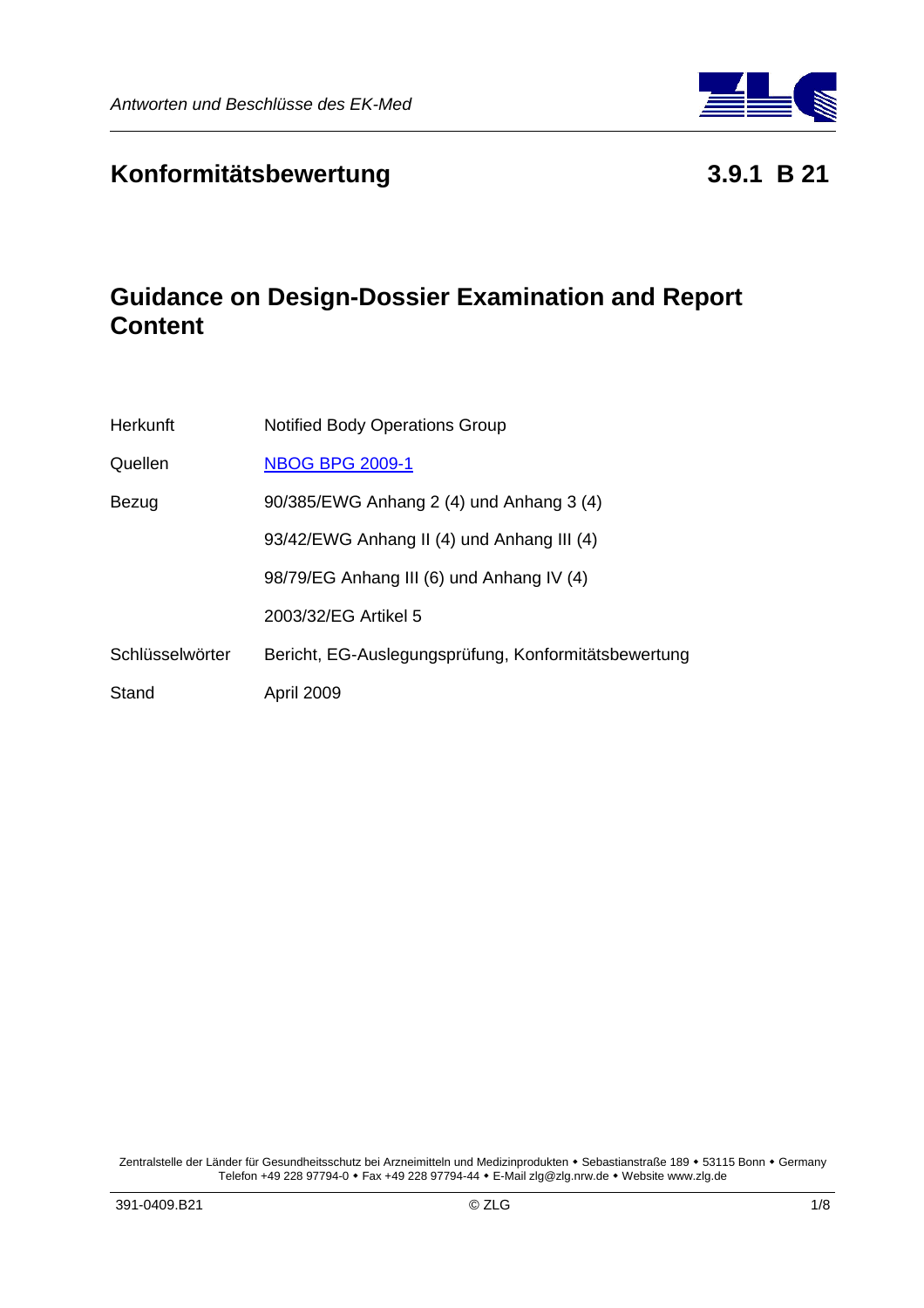

applicable for ⊠ AIMD, ⊠ MDD, and ⊠ IVDD **2009-1** 

# **Guidance on Design-Dossier Examination and Report Content**

# **1 Background**

The objective of this document is to give guidance to:

- the Notified Bodies (NB) of the type of content expected of the Notified Body Design Dossier Reports of Medical Device manufacturers to ensure manufacturer's conformance to the relevant Directive
- the Assessors of the Designating Authorities (DAs) on the content expected in the Notified Body's Design Dossier Report

### **2 Scope**

- 2.1 AIMD 90/385/EEC, MDD 93/42/EEC, as amended by 2000/70/EC and 2001/104/EC, IVD 98/79/EC, and TSE 2003/32/EC
- 2.2 Design Dossier Review: Examination of the design of the product is required to be carried out by the Notified Body in:
	- the Active Implantable Medical Device Directive 90/385/EEC section 4 of Annex II and section 4 of Annex 3 (design dossier related part of type-testing examination)
	- the Medical Devices Directive 93/42/EEC section 4 of Annex II and section 4 of Annex III (design dossier related part of type-testing examination)
	- the in-vitro diagnostics Medical Device Directive 98/79/EC section 6 of Annex III, section 4 of Annex IV, and section 4 of Annex V (design dossier related part of typetesting examination)
	- the "TSE Directive" 2003/32/EC Article 5

# **3 General**

- 3.1 The NB must examine the application for examination of the design dossier and, if the product conforms to the relevant provisions of the Directive, issue the application with an EC design-dossier certificate.
- 3.2 The NB should ensure that the manufacturer's application adequately describes the design, manufacture and performance of the device, allowing assessment whether the product conforms to the requirements of the Directive. The NB should comment on the adequacy of the following:
	- general description of the product
	- design specifications, including a description of the solutions adopted to fulfill the essential requirements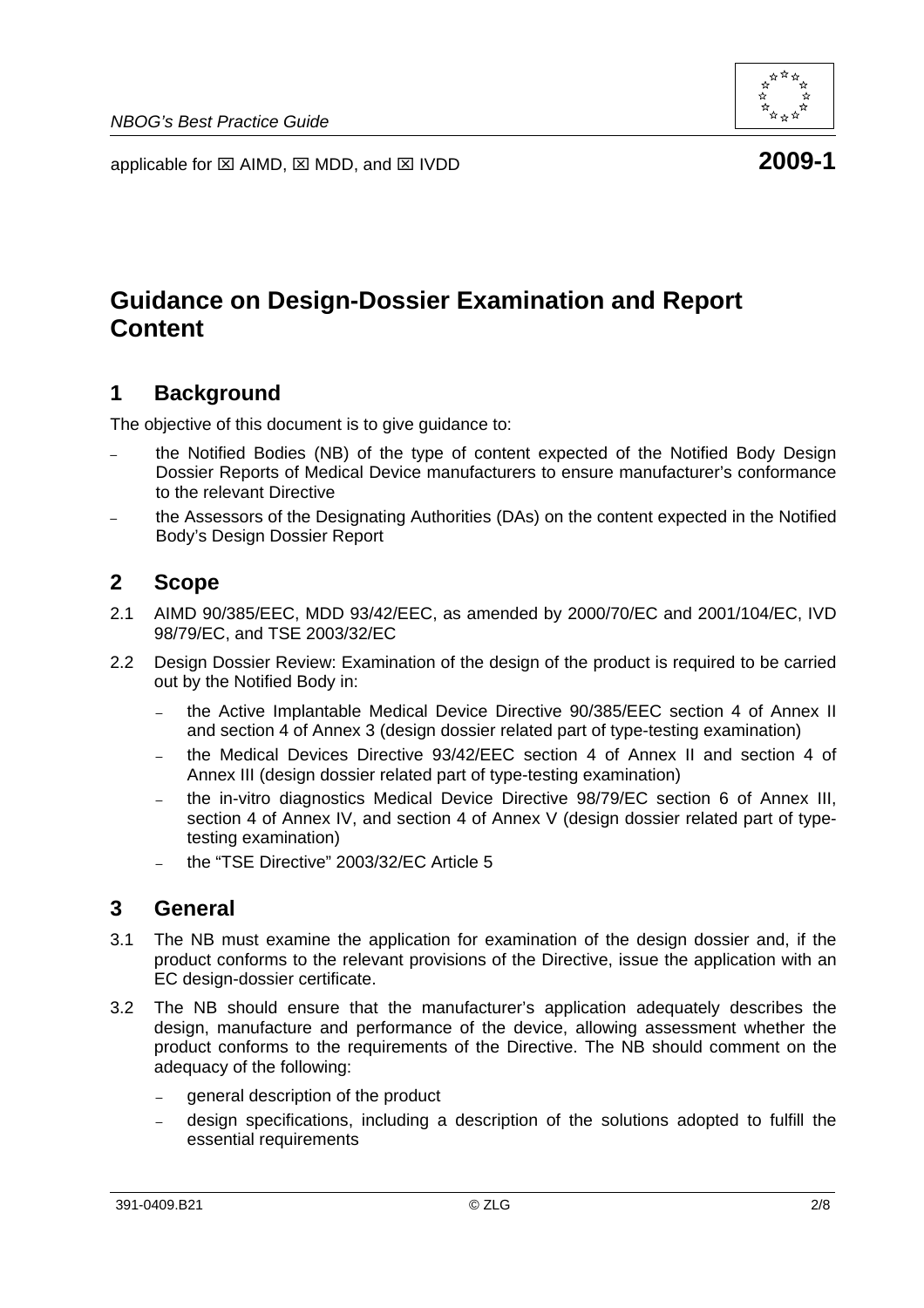- systematic measures/procedures used for the design process and techniques used to control, monitor and verify the design of the device (not applicable for 90/385/EEC Annex 3, 93/42/EEC Annex III and 98/79/EC Annex V)
- 3.3 The NB should review the manufacturer's use of harmonised standards. If other standards have been used in place of harmonised standards or where harmonised standards do not exist, the NB should review their suitability and applicability to the essential requirements.
- 3.4 The NB may require the application to be completed by further tests or proof to allow assessment of conformity with the requirements of the Directive.
- 3.5 The NB review should ensure that the dossier report clearly identifies the documentation (revision date and reference to the location) for the device under evaluation. The report should demonstrate the NB's review of the conformity of the manufacturer's design dossier to the relevant Directive.
- 3.6 The report must contain the data needed for identification of the approval of the design, where appropriate, a description of the intended purpose of the product, and must clearly state the conclusions of assessment, i.e. the final conclusion of the overall conformance of the device with the requirements of the applicable Directive (including the Essential Requirements) and the Harmonized Standards.

To issue the EC design-examination certificate (see NBOG BPG 2006-2 "Certificates issued by Notified Bodies" [1]) data are needed for "identification of the approved design, devices (mark and model) covered by the certificate, preferably including a description of the intended purpose, utilizing the GMDN code". For ease of reference these data and any conditions of validity should be part of the report.

- 3.7 Correspondence relating to the management of the key concerns or issues should be kept on file.
- 3.8 For changes of the approved design, see separate guidance.

# **4 Content**

- 4.1 The following describes a minimum NB report content of a Medical Device manufacturer's design-dossier examination.
	- Note: The headings are based on the Essential Requirements and partly aligned with GHTF SG1 N11 : 2008 Summary Technical Documentation for Demonstrating Conformity to the Essential Principles of Safety and Performance of Medical Devices (STED) [2].
- 4.2 The following table describes typical sections a design-dossier examination report should consist of. Reports structured to these sections will facilitate the presentation of the design-dossier examination in a consistent and precise manner. This is especially helpful when references to other design-dossier examinations need to be made or in cases when certificates should be transferred. Another advantage is for situations, when designdossier examination reports are requested by Competent Authorities.
- 4.3 Within the sections concerning the essential requirements the NB has to give a clear statement, if the device meets the corresponding applicable requirements. Non-applicable requirements need to be noted and justified as such. Also the method used to demonstrate conformity with the respective requirement should be described.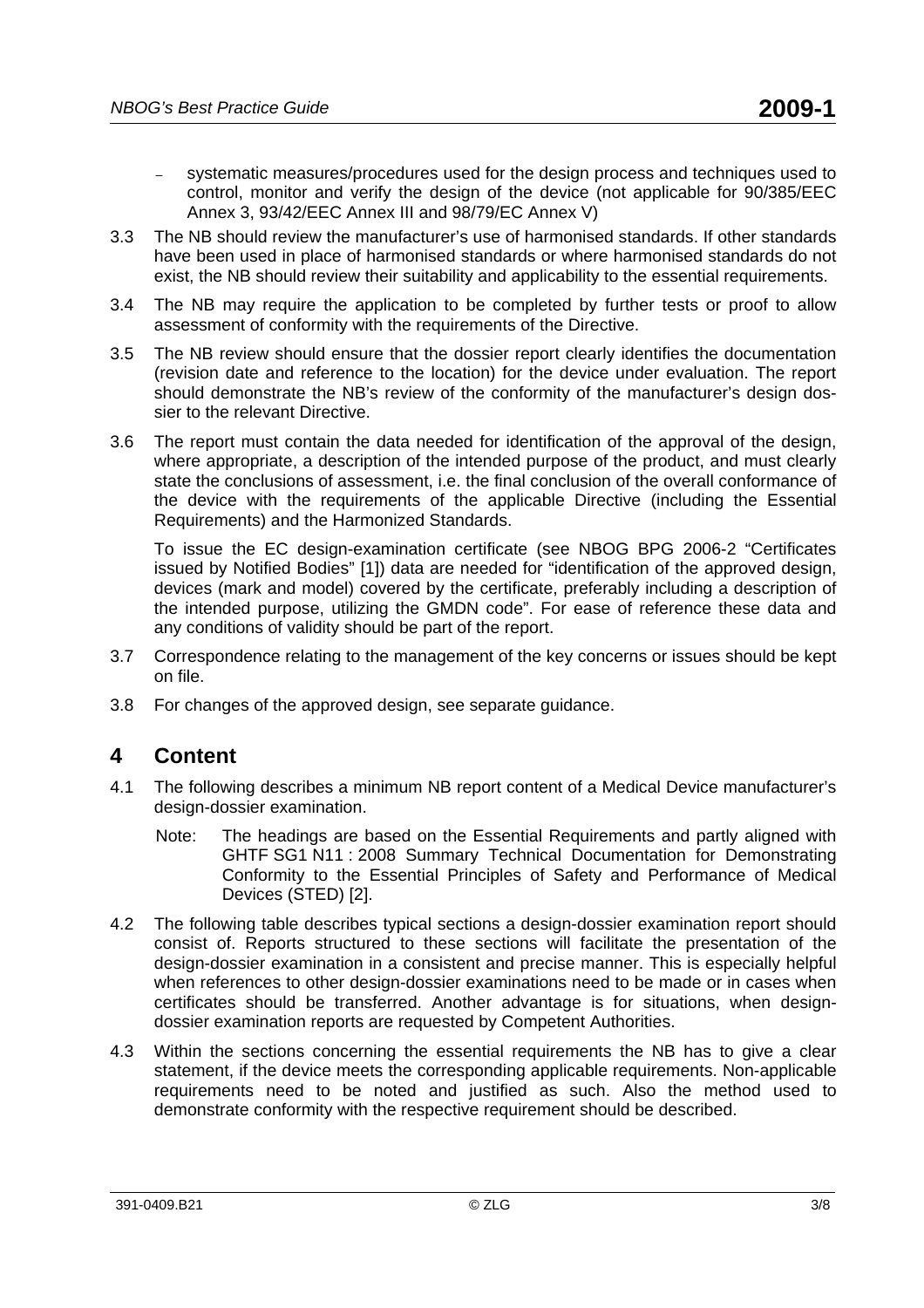### **Minimum Content for a Design Dossier Review Report**

**Manufacturer's Details**  Manufacturer

Address of Company

Product Family of Device

Applicable Directive and Annex

Scope

GMDN code, where available

### **Data relating to Application and NB Review**

The report should contain data concerning the application and the NBs review, in particular:

- purpose of examination (Directive and Annex)
- timing (date of application, date of receipt(s) of documentation)
- submitted documents, documentation reviewed (e.g. date of issue, revision)
- names of NB reviewer; internal and external experts involved in the assessment, together with details of aspects assessed by each
- date and signature of the responsible reviewer(s)

### **Device Description and Product Specification**

The NB should confirm that the product description and the intended use, which the manufacturer intends to use to identify the device when placed on the market, are sufficiently detailed and accurate and that the design/product specifications meet the applicable regulatory requirements. The NB should confirm that the device falls under the medical device directive. Any particular performance claims or product benefits claimed should be verified by adequate clinical data or design testing during the NB assessment of the technical documentation.

The report should clearly indicate, which features, dimensions and/or performance attributes of the device including variants and accessories are covered by the examination.

Where relevant, references to similar or previous generations of the device and their design-dossier examinations can be used if those are still state-of-the-art. For renewal of certificates see separate guidance for further detail.

### **Classification**

The NB should review the manufacturer's selection of appropriate classification, classification rule and conformity assessment route. The NB should assess that the justification for the device classification is sufficiently robust in particular in borderline cases, especially in the case of combination products.

### **Requirements regarding Manufacturing**

The NB should review the information provided by the manufacturer regarding the manufacturing processes. The application should contain information to allow the NB reviewer to obtain a general understanding of the manufacturing process (e.g. process flow chart) showing an overview of production, assembly, final product testing, and packaging of finished medical device. The NB should state which design and manufacturing sites are included in the examination and, where appropriate, reference the relevant certificates related to the quality systems.

Areas requiring particular attention by the NB are:

– special processes, e.g. sterilization issues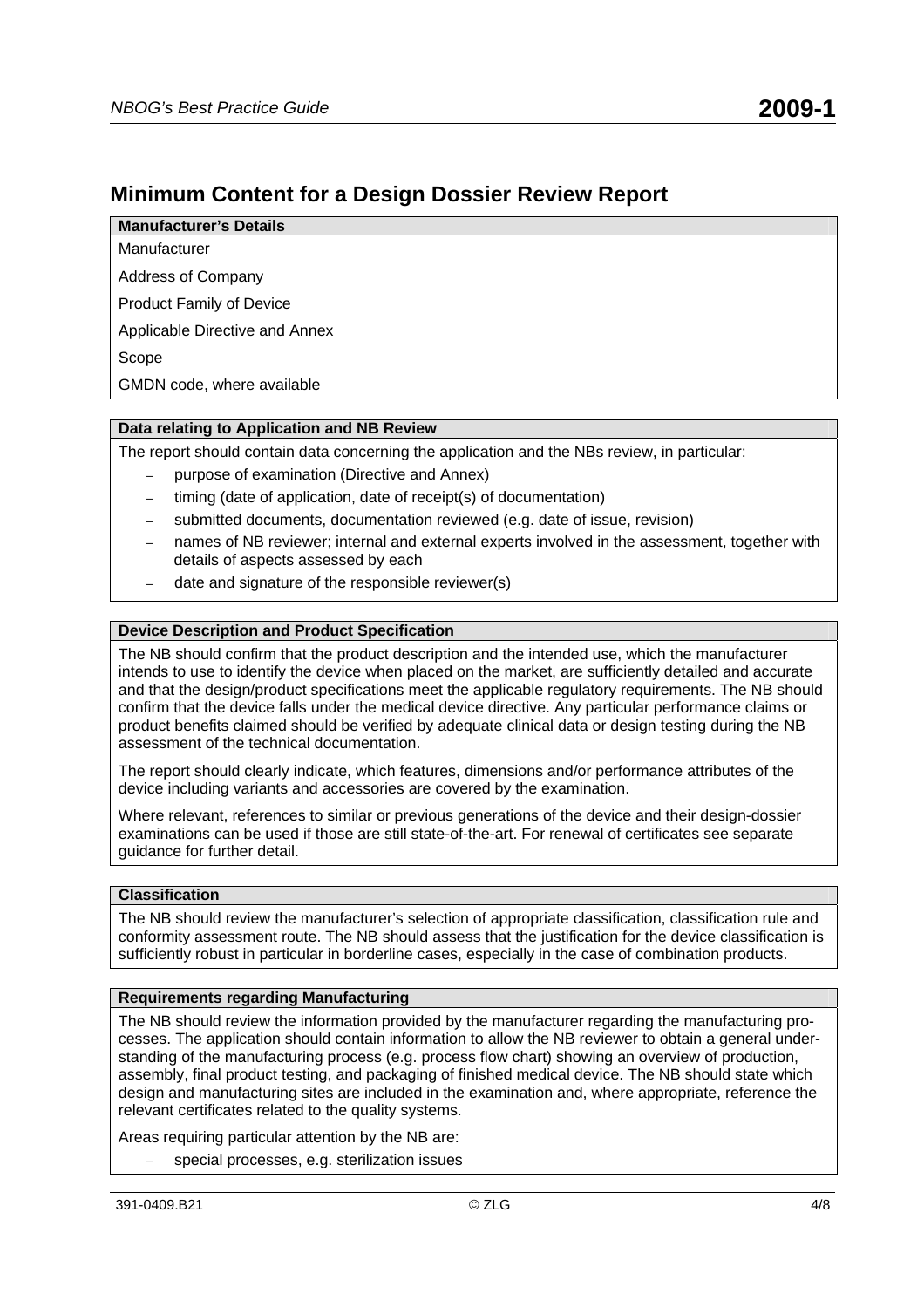– critical materials, components

For devices containing medicinal substances, human blood derivatives or utilizing material of animal origin, see also section "Other Applicable Directives and amendments" below.

#### **Requirements regarding Design and Construction**

Based on the essential requirements checklist normally provided by manufacturers, the NB should review if the device meets the requirements given in Annex I Section II.

The Essential requirements checklist normally contains whether a requirement applies to the device and if not, why not, the method(s) used to demonstrate conformity with each requirement that applies, reference to the method(s) employed and documents to demonstrate the evidence of conformity with each method used. The NB should review verification and validation studies undertaken to make a conclusion whether conformity with Essential Requirements is demonstrated.

Areas requiring particular attention by the NB are:

– material properties – chemical, physical and biological

For biocompatibility, see section Pre-Clinical Evaluation below.

For devices containing medicinal substances, human blood derivatives or utilizing material of animal origin, see also section "Other Applicable Directives and amendments" below.

- stability
- sterilisation validation, infection risk

Where the device is supplied sterile, detailed information on sterilisation validation (initial and overall programme) including bioburden testing, pyrogen testing, testing for sterilant residues, if applicable, and packaging validation

- handling suitability for self-test devices/Use in combination with other devices
- measuring function
- radiation/electrical safety software verification and validation
- origin and conditions of collection of tissues of human origin should be available (98/79/EC only) for NB review and the conclusions should be recorded
- labelling and Instructions for use

The NB should review the content of final or proposed wording, it's conformance with the requirements of the directive, the applicability of the content to the device/intended use and that any claims, cautions, warnings etc. are consistent with or supported by the data available. The conclusions of the outcome of this assessment should be recorded. The NB should also review whether the manufacturer has fulfilled the language requirements of the countries where the device is to be placed on the market.

The NB should review the manufacturer's key laboratory studies and testing. The results obtained and conclusions made should be reviewed and compared against the design specifications and performances claimed.

Any key assumptions made as the basis for acceptance / verification should be challenged by the NB and the outcome of the challenge shall be recorded.

The NB reviewer shall confirm that the validation programme and the results obtained are consistent with all the claimed properties and/or intended uses and conform to the applicable essential requirements.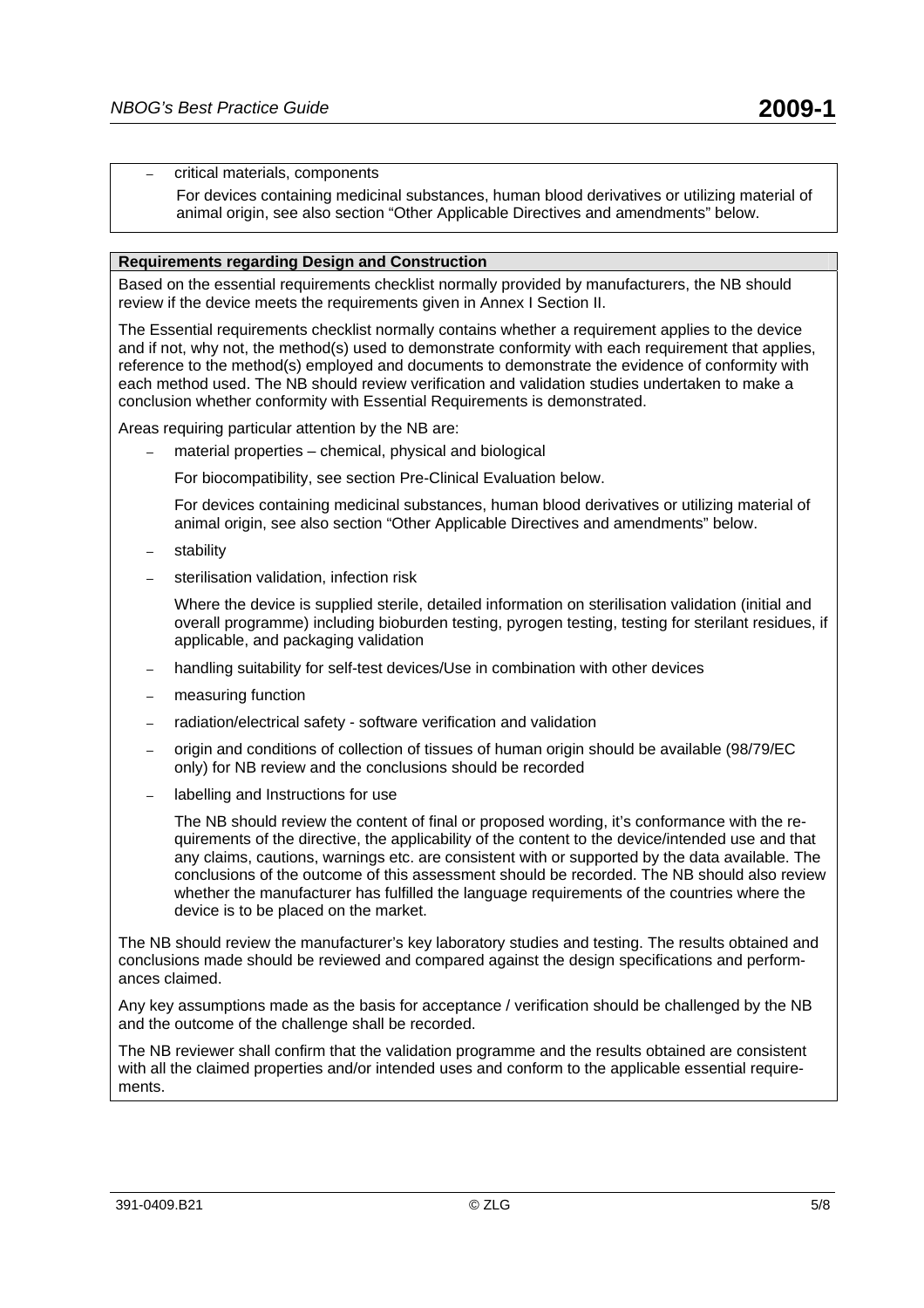#### **Pre-Clinical Evaluation**

The NB should assess the validity of pre-clinical evaluation. The NB should confirm that the documentation provided by the manufacturer contains:

- a list of all materials in direct or indirect contact with the patient or user, including the concentration of the materials and indication on particle size
- detailed information on biocompatibility testing and biological evaluation and must clearly show the suitability, safety, and, if necessary, biocompatibility of all materials used (for biocompatibility testing, please see EN ISO 10993)
- for medical devices using particles with at least one dimension below 100 nm: further characteristics as agglomeration state / aggregation, composition (e.g., chemical composition and structure), particle size / size distribution, purity/impurity, shape, solubility (hydrophobicity, liposolubility, water solubility), stability, surface area, surface chemistry, surface charge, coating characteristics
- detailed information on any studies in animal models, i.e. study objectives, methodology, results, analysis, and conclusions including rational and limitations for selection of the model(s)
- detailed information on any simulated use testing

The NB reviewer should assess the adequacy and validity of the documentation supporting the preclinical evaluation.

#### **Clinical Evaluation/Performance Evaluation**

The NB should assess the validity of the clinical evaluation and should verify that the device has met the claimed performance as outlined. The documentation provided by the manufacturer should contain all necessary data according to MEDDEV 2.7.1 [3] and / or GHTF SG 5 documents [4, 5] to allow for a proper review of the clinical evaluation done by the manufacturer.

The NB reviewer should assess the clinical investigation data and / or the literature review assembled and the validity of conclusions drawn by the manufacturer.

The Design Dossier Report should include

- assessment of the clinical safety and performance
- conclusion (the NB should justify and document each step of the decision making process; see [3] for further explanation)

#### **Other Applicable Directives and amendments**

The NB should ensure that the manufacturer has addressed all other applicable supplementary Directives and Commission Decisions.

- i) For devices which incorporate medicinal products acting in a manner ancillary to that of the device, the Notified Body shall identify the devices and, in consideration of the application, detail the consultation with the relevant authority for medicinal products. The Notified Body shall ensure its final decision is communicated to the authority consulted. A description of the consultation process is given in MEDDEV 2.1/3 [6].
- ii) Where a device incorporates, human blood derivatives, the notified body shall seek a scientific option from the European Medicines Agency (EMEA) on the quality and safety of the derivative. The outcome of the EMEA review shall be recorded.
- iii) For devices containing tissues of animal origin: the Notified Body shall conduct an additional review of the Medical Device to the Commission Directive 2003/32/EC using guidance document MEDDEV 2.11/1 [7].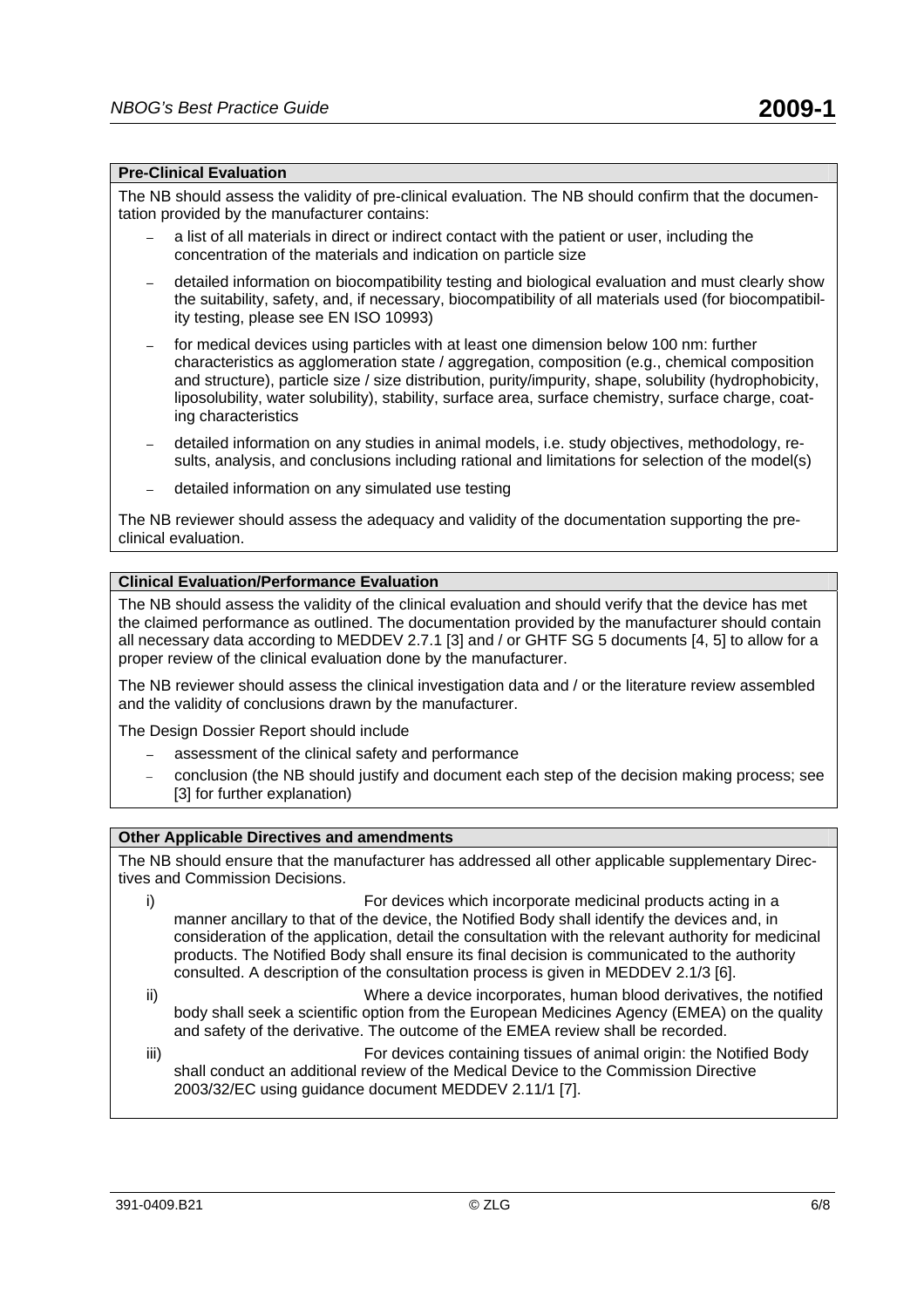### **Risk Analysis and Risk Management**

The documentation provided by the manufacturer should contain the risks identified during the risk analysis/management process and a description of how these risks have been controlled to an acceptable level.

The documentation should demonstrate that the medical benefit outweighs all risks combined.

The NB should

- challenge the robustness of the risk analysis and on-going risk management with respect to any assumptions made and the decisions taken, and check that the conclusions have been verified and the outcome should be recorded
- make a statement whether the solutions adopted by the manufacturer conform to safety principles, taking account of the generally acknowledged state of the art (see also MDD Annex I I 2.)

#### **Review of Declaration of Conformity**

The NB should check that the Declaration of Conformity is applicable to the products under review.

#### **Post Market Surveillance**

The NB should review the manufacturer's proposed Post Market Surveillance programme specified for this device, including details of any post market clinical follow up (see MEDDEV 2.12/2 [8]).

#### **Summary of Review**

The NB should identify any key issues that arose during the design dossier review and summarise the conclusions of the assessment. The NB reviewer should confirm that the total validation programme and the results obtained are consistent with all the claimed properties and/or intended uses and conform to the applicable essential requirements.

The NB should state whether certification is recommended and the review should be signed and dated by the reviewer and approved by the appropriate manager, prior to issuance of the EC design-examination certificate.

- 4.4 For supplements arising from changes of the design or renewals of design-dossier examination certificates please see separate guidance.
- Reference 90/385/EEC Annex 2 (4) and Annex 3 (4)

93/42/EEC Annex II (4) and Annex III (4)

98/79/EC Annex III (6) and Annex IV (4)

2003/32/EC Article 5

- Sources [1] [NBOG BPG 2006-2](http://www.nbog.eu/resources/NBOG_BPG_2006_21.pdf) Certificates issued by Notified Bodies
	- [2] [GHTF SG1 N11](http://www.ghtf.org/documents/sg1/sg1final-n11.pdf) : 2008 Summary Technical Documentation for Demonstrating Conformity to the Essential Principles of Safety and Performance of Medical Devices (STED)